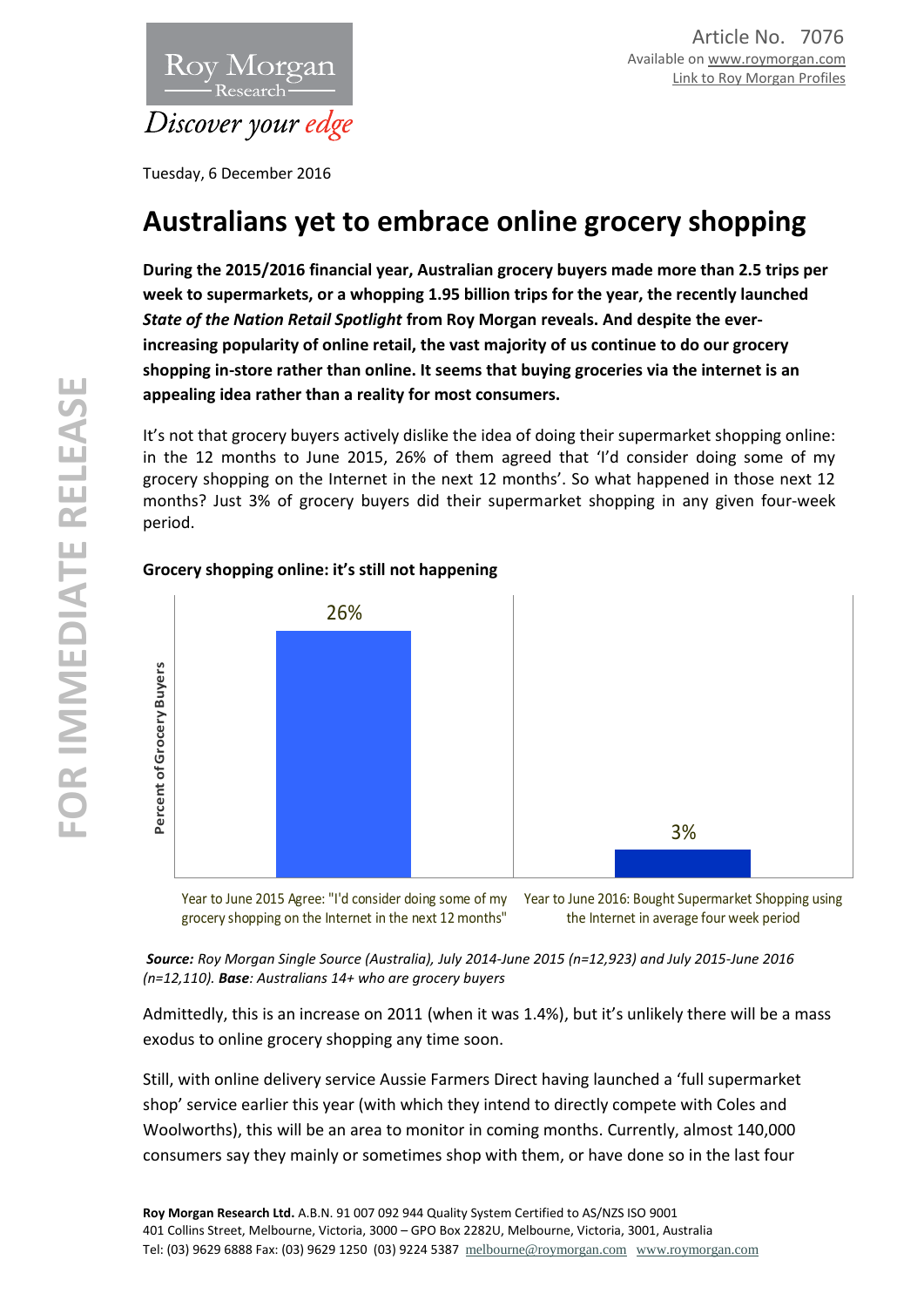weeks; not far behind Coles Online (180,000 shoppers). However, both have a way to go before they catch up with Woolworths Online (237,000).





*Source: Roy Morgan Single Source (Australia), October 2015-September 2016, n=11,984. NB: Aussie Farmers Direct measured since July 2016*

Then there are the other players in this space: such as the CatchGroup-owned GroceryRun, which focuses on dry goods rather than fresh groceries; Indo-Asian Grocery Store, offering online grocery shopping with an international flavour; and numerous smaller, locally-based businesses. Between them, they attract 106,000 customers in an average four weeks.

### **Michele Levine, CEO, Roy Morgan Research, says:**

*"The great disparity between the proportion of grocery buyers who say they'd consider doing their supermarket shopping online in the next 12 months, and the proportion who actually go on to do so, speaks volumes about the state of online grocery shopping in Australia. While consumers are clearly not opposed to the idea, they seem to be having trouble putting it into practice.*

*"One of the great things about online shopping in general is its convenience, but when it comes to groceries, this isn't necessarily the case. What with all the scrolling, searching for products by key words rather than spotting them on the shelves, being organised enough so you know exactly what you want rather than grabbing items as you see them, it can be quite a challenge!*